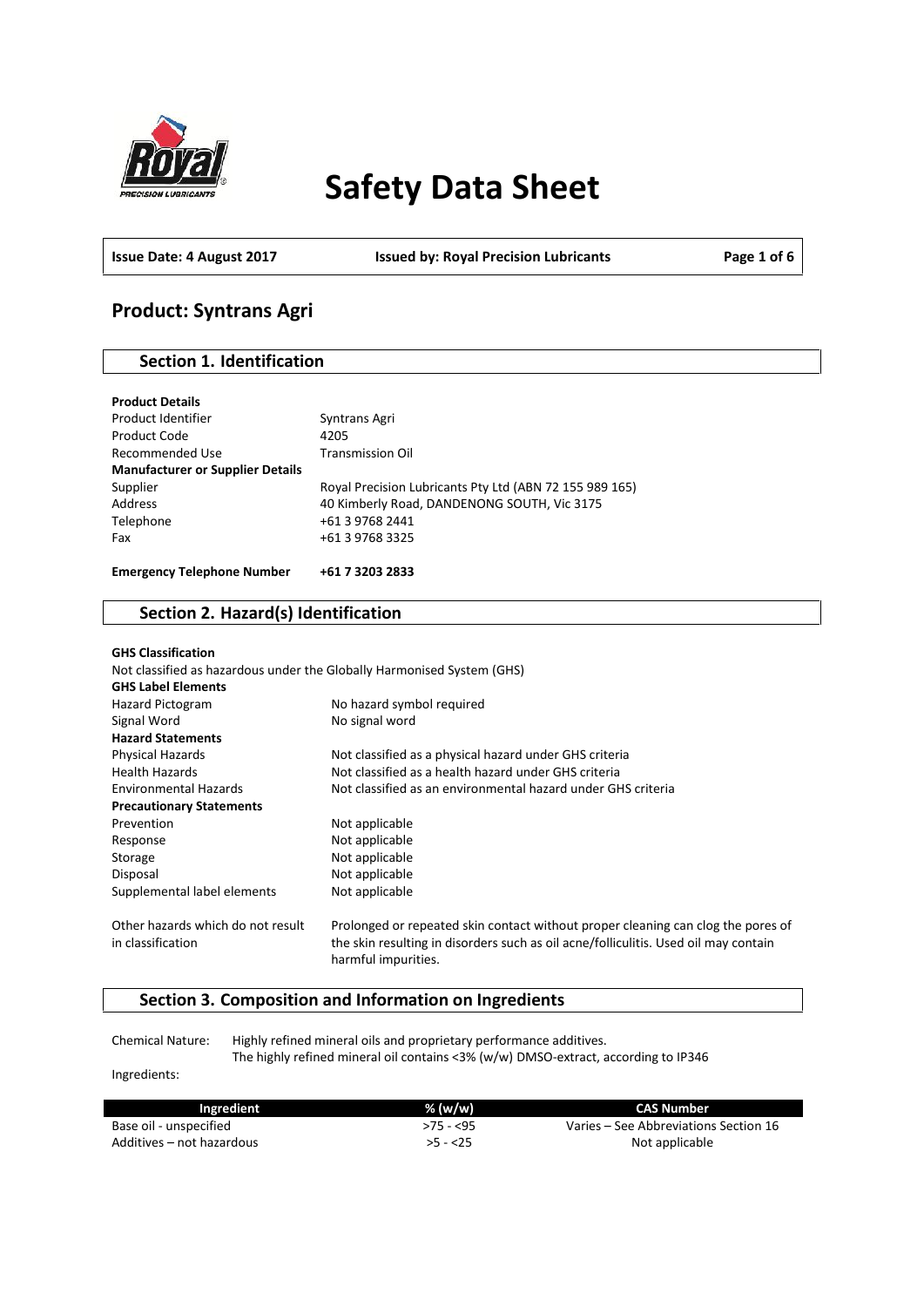There are no additional ingredients present which, within the current knowledge of the supplier and in the concentrations applicable, are classified as hazardous to health or the environment and hence require reporting in this section.

| <b>Section 4. First-aid measures</b>                            |                                                                                                                                                                   |
|-----------------------------------------------------------------|-------------------------------------------------------------------------------------------------------------------------------------------------------------------|
| Eye contact:                                                    | Flush eye with copious quantities of water.                                                                                                                       |
|                                                                 | If persistent irritation occurs, obtain medical attention.                                                                                                        |
| Inhalation:                                                     | No treatment necessary under normal conditions of use.                                                                                                            |
|                                                                 | If symptoms persist, obtain medical attention.                                                                                                                    |
| Skin contact:                                                   | Remove contaminated clothing. Flush exposed area with water and follow by<br>washing with soap if available.                                                      |
|                                                                 | If persistent irritation occurs, obtain medical attention.                                                                                                        |
| If swallowed:                                                   | In general no treatment is necessary unless large quantities are swallowed. Do<br>not induce vomiting and obtain medical advice.                                  |
| Most important symptoms and<br>effects, both acute and delayed: | Oil acne/folliculitis signs and symptoms may include formation of black pustules<br>and spots on the skin of exposed areas.                                       |
|                                                                 | Swallowing may result in nausea, vomiting and/or diarrhoea.                                                                                                       |
| <b>Protection of first-aiders:</b>                              | When administering first aid, ensure that you are wearing the appropriate<br>personal protective equipment according to the incident, injury and<br>surroundings. |
| Notes to physician:                                             | Treat symptomatically.                                                                                                                                            |

# **Section 5. Fire-fighting measures**

| Suitable extinguishing equipment:                                 | Foam, water spray or fog. Dry chemical powder, carbon dioxide, sand or earth<br>may be used for small fires only.<br>Do not use water in a jet.                                                                                                                                                                                        |
|-------------------------------------------------------------------|----------------------------------------------------------------------------------------------------------------------------------------------------------------------------------------------------------------------------------------------------------------------------------------------------------------------------------------|
| Specific hazards during firefighting:                             | Combustible liquid. In a fire, or if heated, a pressure increase will occur and the<br>container may burst with the risk of a subsequent explosion.<br>May produce toxic fumes if burning including possibly carbon monoxide,<br>airborne solid and liquid particulates and gases and unidentified organic and<br>inorganic compounds. |
| Special protective equipment and<br>precautions for firefighters: | Proper protective equipment including chemical resistant gloves are to be<br>worn; chemical resistant suit is indicated if large contact with spilled product is<br>expected. Positive pressure Self-Contained Breathing Apparatus and full turn<br>out gear should be worn.                                                           |
| <b>HazChem Code:</b>                                              | None                                                                                                                                                                                                                                                                                                                                   |

# **Section 6. Accidental release measures**

| Personal precautions, protective<br>equipment and emergency procedures: | Avoid contact with skin and eyes, use appropriate personal protective<br>equipment. Evacuate surrounding areas if necessary. Remove all ignition<br>sources.                                                                                                                                                |
|-------------------------------------------------------------------------|-------------------------------------------------------------------------------------------------------------------------------------------------------------------------------------------------------------------------------------------------------------------------------------------------------------|
| <b>Environmental precautions:</b>                                       | Stop leak if without risk. Use appropriate containment to avoid<br>environmental contamination. Prevent from spreading or entering drains,<br>ditches or rivers by using sand, earth or other appropriate barriers.<br>Local authorities should be advised if significant spillages cannot be<br>contained. |
| <b>Methods and materials for containment</b><br>and cleaning up:        | Slippery when spilt. Avoid accidents, clean up immediately.<br>Reclaim liquid directly or in an absorbent.<br>Soak up residue with an absorbent such as clay, sand or other suitable<br>material and dispose of properly.                                                                                   |

# **Section 7. Handling and storage**

| <b>Precautions for safe handling:</b> | Use in a well ventilated area.                                        |
|---------------------------------------|-----------------------------------------------------------------------|
|                                       | Wear appropriate protective equipment (See Section 8) and clothing to |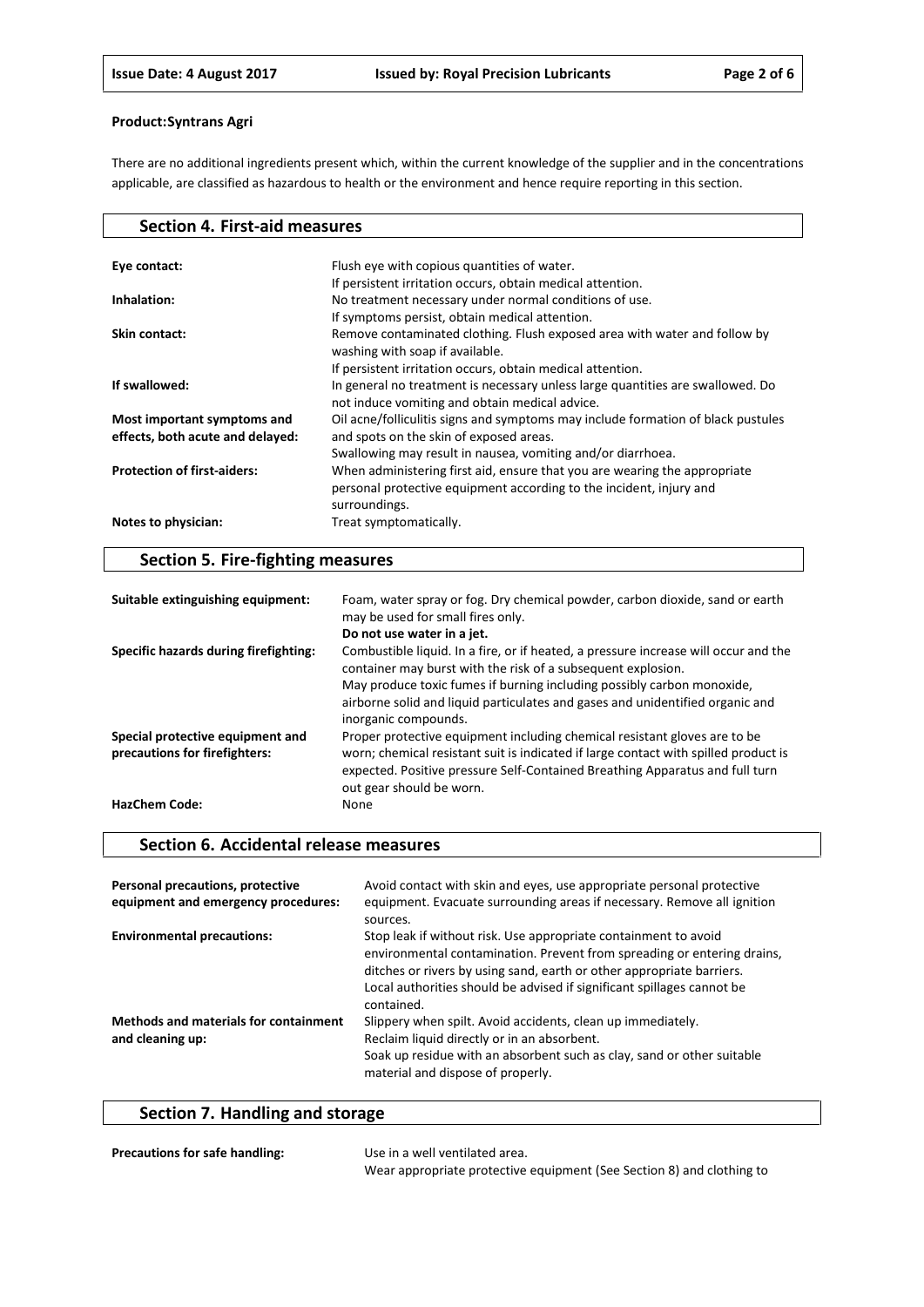|                                                                  | avoid inhalation of fumes or mist and contact with skin and eyes.                               |
|------------------------------------------------------------------|-------------------------------------------------------------------------------------------------|
|                                                                  | Containers not in use should be closed.                                                         |
|                                                                  | Do not smoke.                                                                                   |
|                                                                  | Always wash hands after handling and prior to eating, drinking, smoking or<br>using the toilet. |
| Conditions for safe storage, including<br>any incompatibilities: | Classified as a Class C2 (COMBUSTIBLE LIQUID) for the purposes of storage<br>and handling.      |
|                                                                  | Store in a cool, well ventilated area away from heat and other sources of                       |
|                                                                  | ignition, oxidising agents, foodstuffs, and out of direct sunlight.                             |
|                                                                  | Keep containers securely sealed and protect against damage.                                     |

# **Section 8. Exposure controls and personal protection**

| <b>National Exposure Standards:</b>  | No exposure standard has been established, however, the TWA National<br>Occupational Health and Safety Commission (NOHSC) exposure standard for oil mist<br>is 5 $mg/m3$ . As with all chemicals, exposure should be kept to the lowest possible<br>level. |
|--------------------------------------|------------------------------------------------------------------------------------------------------------------------------------------------------------------------------------------------------------------------------------------------------------|
| <b>Biological limit values:</b>      | Not available                                                                                                                                                                                                                                              |
| <b>Engineering Controls:</b>         | Ventilation - Use in well ventilated areas. Where ventilation is inadequate, a local                                                                                                                                                                       |
|                                      | exhaust ventilation system is required.                                                                                                                                                                                                                    |
| <b>Personal Protective Equipment</b> |                                                                                                                                                                                                                                                            |
| <b>Respiratory Protection:</b>       | Normally not required, however if mists or vapours are generated in a poorly<br>ventilated area an approved respirator with a replaceable vapour/mist filter is<br>recommended.                                                                            |
| <b>Eve Protection:</b>               | Safety glasses with side shields, goggles or full face mask as appropriate. Individual<br>circumstances will dictate the final choice of protection.                                                                                                       |
| Skin / Body Protection:              | Always wear long sleeves and long trousers or coveralls, and enclosed footwear or<br>safety boots when handling this product. It is recommended that chemical resistant<br>gloves (e.g. PVC) be worn when handling this product.                           |

# **Section 9. Physical and Chemical Properties**

| Appearance                | Viscous green liquid |
|---------------------------|----------------------|
| <b>Melting Point</b>      | Not available        |
| <b>Boiling Point</b>      | Not available        |
| Vapour Pressure           | Not available        |
| Solubility in Water       | Insoluble            |
| pH Value                  | Not applicable       |
| Viscosity @ 40°C          | 45.7 cSt             |
| Viscosity $@$ 100 $°C$    | 9.9 <sub>c</sub>     |
| <b>Specific Gravity</b>   | 0.86                 |
| <b>Flash Point</b>        | $>210^{\circ}$ C     |
| Flammability              | Combustible Liquid   |
| Auto Ignition Temperature | Not available        |
| <b>Flammable Limits</b>   | Not available        |

# **Section 10. Stability and Reactivity**

| <b>Reactivity:</b>                                 | No specific test data available for this product. Refer to Conditions to avoid and<br>Incompatible materials for additional information. |
|----------------------------------------------------|------------------------------------------------------------------------------------------------------------------------------------------|
| <b>Chemical stability:</b>                         | Stable under normal conditions of storage and handling.                                                                                  |
| <b>Possibility of hazardous</b><br>reactions:      | Reacts with strong oxidising agents.                                                                                                     |
| <b>Conditions to avoid:</b>                        | Heat, direct sunlight, open flames or other sources of ignition.                                                                         |
| <b>Incompatible Materials:</b>                     | Strong oxidizing agents.                                                                                                                 |
| <b>Hazardous Decomposition</b><br><b>Products:</b> | Under normal conditions of storage and use hazardous decomposition products are not<br>expected to be produced.                          |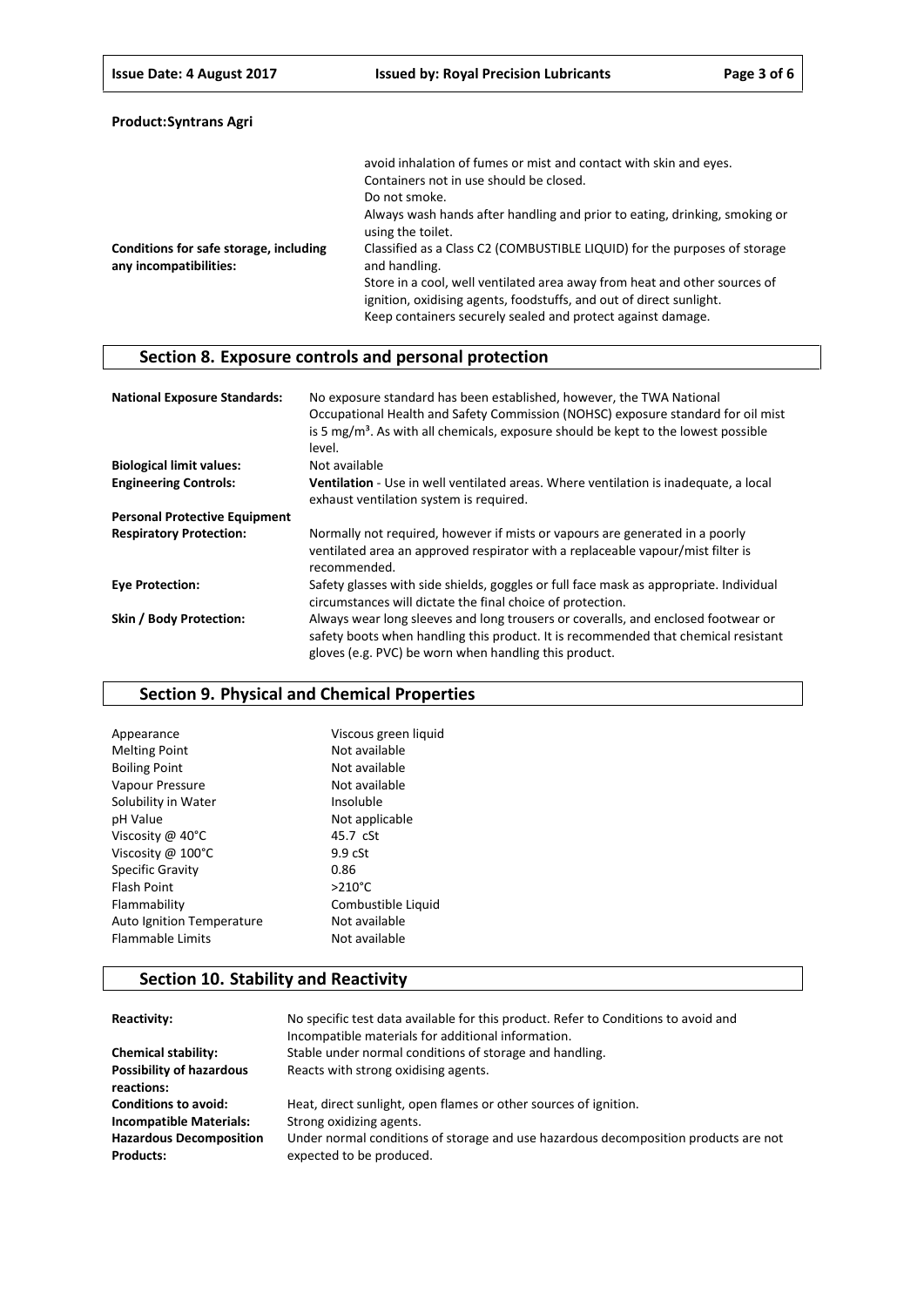## **Section 11. Toxicological information**

Information given is based on data on the components and the toxicology of similar products. Unless indicated otherwise, the data presented is representative of the product as a whole, rather than for the individual component(s). Skin and eye contact are the primary routes of exposure although exposure may occur following accidental swallowing.

| <b>Acute toxicity</b>                | Acute oral toxicity: LD50 rat: >5,000 mg/kg. Expected to be of low toxicity.                  |
|--------------------------------------|-----------------------------------------------------------------------------------------------|
|                                      | Acute inhalation toxicity: Not considered to be an inhalation hazard under normal             |
|                                      | conditions of use.                                                                            |
|                                      | Acute dermal toxicity: LD50 rabbit: >5,000 mg/kg. Expected to be of low toxicity.             |
| Skin corrosion/irritation            | Expected to be slightly irritating. Prolonged or repeated skin contact without proper         |
|                                      | cleaning can clog the pores of the skin resulting in disorders such as oil acne/folliculitis. |
| Serious eye damage/eye<br>irritation | Expected to be slightly irritating                                                            |
| Respiratory or skin<br>sensitisation | Not expected to be a skin sensitiser.                                                         |
| <b>Germ cell mutagenicity</b>        | Not considered a mutagenic hazard.                                                            |
| Carcinogenicity                      | Not expected to be carcinogenic.                                                              |
|                                      | Product contains mineral oils of types shown to be non-carcinogenic in animal skin-           |
|                                      | painting studies. Highly refined mineral oils are not classified as carcinogenic by the       |
|                                      | International Agency for Research on Cancer (IARC).                                           |
| <b>Reproductive toxicity</b>         | Not expected to impair fertility. Not expected to be developmental toxicant.                  |
| STOT - single exposure               | Not expected to be a hazard.                                                                  |
| STOT – repeated exposure             | Not expected to be a hazard.                                                                  |
| <b>Aspiration toxicity</b>           | Not considered an aspiration hazard.                                                          |
| <b>Further information</b>           | <b>USED</b> oils may contain harmful impurities that have accumulated during use. The         |
|                                      | concentration of such impurities will depend on use and they may present risks to health      |
|                                      | and the environment on disposal. ALL used oil should be handled with caution and skin         |
|                                      | contact avoided as far as possible.                                                           |

# **Section 12. Ecological information**

Eco toxicological data has not been determined specifically for this product. Information given is based on a knowledge of the components and the ecotoxicology of similar products. Unless indicated otherwise, the data presented is representative of the product as a whole, rather than for individual component(s).

#### **Ecotoxicity**

| Toxicity to fish (Acute toxicity)                    | Expected to be practically non-toxic.                                                                                                                                        |
|------------------------------------------------------|------------------------------------------------------------------------------------------------------------------------------------------------------------------------------|
| Toxicity to crustacean (Acute toxicity)              | Expected to be practically non-toxic.                                                                                                                                        |
| Toxicity to algae/aquatic plants (Acute<br>toxicity) | Expected to be practically non-toxic.                                                                                                                                        |
| Toxicity to fish (Chronic toxicity)                  | Data not available.                                                                                                                                                          |
| Toxicity to crustacean (Chronic toxicity)            | Data not available.                                                                                                                                                          |
| Toxicity to microorganisms (Acute toxicity)          | Data not available.                                                                                                                                                          |
| Persistence and degradability                        |                                                                                                                                                                              |
| Biodegradability                                     | Expected to be not readily biodegradable. Major constituents are<br>expected to be inherently biodegradable, but contains components that<br>may persist in the environment. |
| <b>Bioaccumulative potential</b>                     |                                                                                                                                                                              |
| <b>Bioaccumulation</b>                               | Contains components with the potential to bio accumulate.                                                                                                                    |
| Partition coefficient: n-octanol/water               | Pow: >6 based on information on similar products.                                                                                                                            |
| Mobility in soil                                     |                                                                                                                                                                              |
| Mobility                                             | Liquid under most environmental conditions. If it enters soil, it will adsorb<br>to soil particles and will not be mobile.<br>Floats on water.                               |
| <b>Other adverse effects</b>                         |                                                                                                                                                                              |
| Additional acological information                    | Draduct is a mixture of non volatile components which are not expected                                                                                                       |

Additional ecological information Product is a mixture of non-volatile components which are not expected to be released to air in any significant quantities.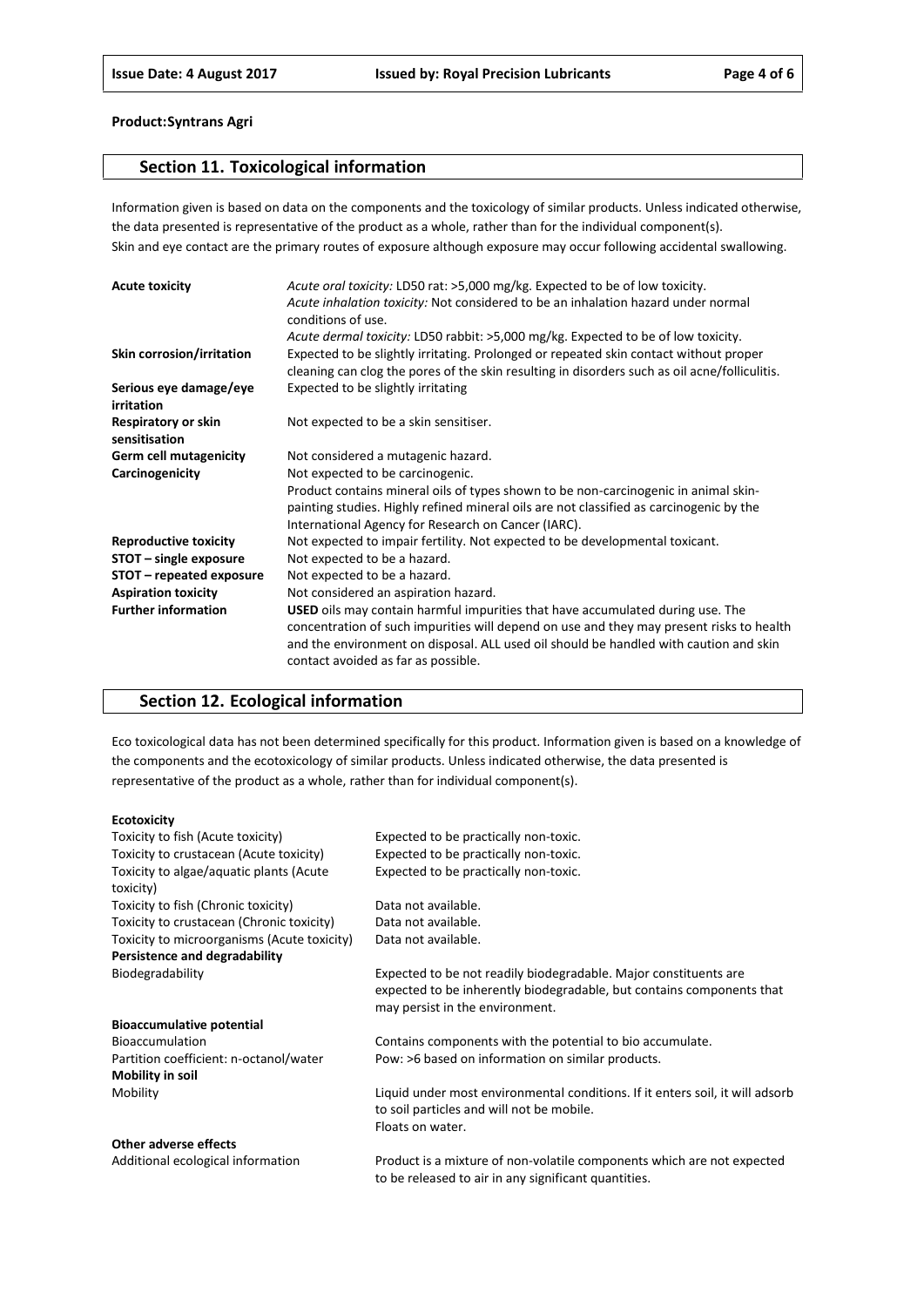Not expected to have ozone depletion potential, photochemical ozone creation potential or global warming potential. Poorly soluble mixture. May cause physical fouling of aquatic organisms. Mineral oil is not expected to cause any chronic effects to aquatic organisms at concentrations less than 1 mg/l.

#### **Section 13. Disposal considerations**

| Disposal methods                                    |                                                                                                                                                                                                                              |
|-----------------------------------------------------|------------------------------------------------------------------------------------------------------------------------------------------------------------------------------------------------------------------------------|
| Waste from residues                                 | Waste product should not be allowed to contaminate soil or ground<br>water or be disposed of into the environment.<br>Disposal should be in accordance with applicable regional, national and<br>local laws and regulations. |
| Contaminated packaging                              | Dispose in accordance with prevailing regulations, preferably to a<br>recognised collector or contractor. The competence of the collector or<br>contractor should be established beforehand.                                 |
| Special precautions for landfill or<br>incineration | No additional special precautions identified.                                                                                                                                                                                |

#### **Section 14. Transport Information**

| <b>National Regulations</b>      |                                    |
|----------------------------------|------------------------------------|
| ADG                              | Not regulated as a dangerous good. |
| <b>International Regulations</b> |                                    |
| IATA-DGR                         | Not regulated as a dangerous good. |
| IMDG-DGR                         | Not regulated as a dangerous good. |

## **Section 15. Regulatory Information**

**Standard Uniform Schedule of Medicine and Poisons** Not scheduled **Model Work Health and Safety Regulations – Scheduled Substances** Not listed **Australian Code for the Transport of Dangerous Goods by Road and Rail (ADG Code)** Not regulated

## **Section 16. Other Information**

**Date of Issue** Friday, 4 August 2017

| <b>Abbreviations</b> | ADG = Australian Dangerous Goods                                                         |
|----------------------|------------------------------------------------------------------------------------------|
|                      | GHS = Globally Harmonised System of Classification and Labelling of chemicals            |
|                      | IATA = International Air Transport Association                                           |
|                      | IBC = Intermediate Bulk container                                                        |
|                      | <b>IMDG</b> = International Maritime Dangerous Goods                                     |
|                      | STEL = Short term exposure limit                                                         |
|                      | TWA = time weighted average                                                              |
|                      | Varies = may contain one or more of the following 101316-69-2, 101316-70-5, 101316-71-6, |
|                      | 101316-72-7, 64741-88-4, 64741-89-5, 64741-95-3, 64741-96-4, 64741-97-5, 64742-01-4,     |
|                      | 64742-44-5, 64742-45-6, 64742-52-5, 64742-53-6, 64742-54-7, 64742-55-8, 64742-56-9,      |
|                      | 64742-57-0, 64742-58-1, 64742-62-7, 64742-63-8, 64742-64-9, 64742-65-0, 64742-70-7,      |
|                      | 72623-85-9, 72623-86-0, 72623-87-1, 74869-22-0, 90669-74-2                               |

#### **Other Information**

The information contained in this SDS is as accurate as we can ascertain at this time. However, as the information is gleaned from a number of third party sources, Royal Precision Lubricants can make no warranty, guarantee or statement as to the reliability or completeness of the information. Royal Precision Lubricants will not accept liability of any damages whatsoever arising from the reliance